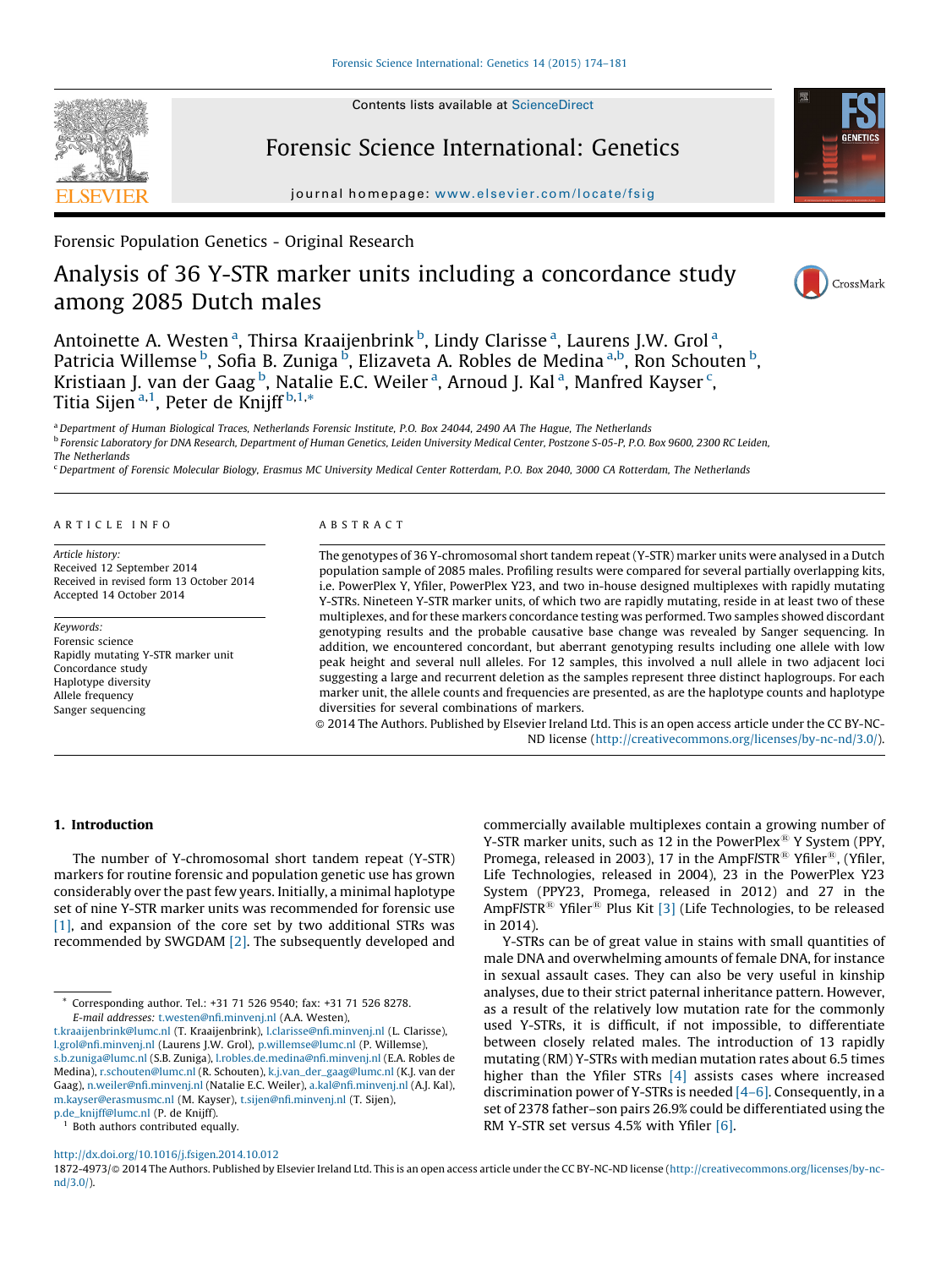<span id="page-1-0"></span>In this study, we analysed all 36 Y-STR marker units present in PPY, Yfiler, PPY23 and the RM Y-STR set described in [\[4\]](#page-7-0). We use the term ''marker unit'' for previously defined distinct Y-STR markers, e.g. for DYS385 a separate ''a'' and ''b'' part are described and these are counted as two marker units (resulting for instance in 17 marker units for Yfiler in total), while DYF387S1 is counted as one marker unit even though it can show up to three alleles (resulting in 15 RM marker units in total). These 36 marker units were tested in 2085 DNA samples from Dutch male blood donors. For the 19 Y-STR marker units that are present in more than one set, concordance testing was performed and discordant alleles were subsequently analysed with Sanger sequencing. Allele counts and frequencies are reported together with the haplotype counts and haplotype diversities for several marker combinations. All PowerPlex Y23 haplotypes have been submitted to the publicly available Y Chromosome Haplotype Reference Database (YHRD) [\[7,8\]](#page-7-0).

#### 2. Materials and methods

#### 2.1. DNA samples

A total of 2085 male blood donors with self-defined Dutch ancestry were sampled from 99 locations across the Netherlands, while excluding major cities to avoid very recent admixture effects. All volunteers had given their informed consent. A detailed description of the samples is given in [\[9\],](#page-7-0) and the DNA extraction and quantification are described in [\[10\].](#page-7-0)

# 2.2. Marker units, DNA amplification, capillary electrophoresis (CE) and DNA profile analysis

All 2085 DNA samples were amplified with five Y-STR multiplex PCRs, targeting 36 marker units (present in 32 different Y-STRs of which one has a ''I'' and ''II'' part (i.e. DYS389) and three have an ''a'' and ''b'' part (i.e. DYF403S1, DYS385 and DYS526). Three of these multiplexes are commercially available: PPY and PPY23 from Promega Corporation (Promega, Madison, WI, USA) and Yfiler from Life Technologies (Life Tech, Foster City, CA, USA). All 12 PPY marker units reside in Yfiler, and all 17 Yfiler marker units are represented in PPY23 (Table 1). The other two multiplexes (RMY1 and RMY2) were redesigned in-house based on the three RM Y-STR multiplexes published in [\[4,5\].](#page-7-0) They analyse 15 rapidly mutating Y-STR marker units (that reside in 13 Y-STRs). RMY1 holds six and RMY2 nine marker units, and RMY2 contains two marker units overlapping with PPY23 (Table 1).

DNA amplification with the Yfiler, PPY, and PPY23 multiplexes was performed according to the manufacturer's protocols, but with half of the reaction volume. PCR products were detected by CE on an ABI Prism 3100 Genetic Analyzer (Life Tech), using a 36 cm array, POP-4 and dye set G5 (for Yfiler and PPY23) or C (for PPY). 1  $\mu$ L sample or allelic ladder was mixed with 11.6  $\mu$ L ddH<sub>2</sub>O and

#### Table 1

Marker units present in five Y-STR multiplexes together with the number and percentage discordant results.

| Marker         | PPY         | Yfiler      | PPY23       | RMY1        | RMY2                       | $n$ alleles/marker<br>unit (avg) | $n$ genotypes<br>analysed | $n$ genotypes<br>discordant | % Genotypes<br>discordant |
|----------------|-------------|-------------|-------------|-------------|----------------------------|----------------------------------|---------------------------|-----------------------------|---------------------------|
| DYF387S1       |             |             |             |             |                            | $1-3(1.79)$                      | 2085                      | n.a. <sup>b</sup>           |                           |
| DYF399S1       |             |             |             | $\mathbf x$ | $\mathbf x$                | $1-5(2.80)$                      | 2085                      | n.a.                        | n.a.<br>n.a.              |
| DYF403S1a      |             |             |             |             |                            | $1-4(2.84)$                      | 2085                      | n.a.                        | n.a.                      |
| DYF403S1b      |             |             |             |             | $\mathbf x$<br>$\mathbf x$ | 1 <sup>a</sup>                   | 2085                      | n.a.                        | n.a.                      |
| DYF404S1       |             |             |             |             | $\mathbf x$                | $1-3(1.77)$                      | 2085                      | n.a.                        | n.a.                      |
| DYS19          |             |             |             |             |                            | $\mathbf{1}$                     | 6255                      | 0                           | 0                         |
| DYS385a        | X           | X           | X           |             |                            | $\mathbf{1}$                     | 6255                      | 0                           | 0                         |
| <b>DYS385b</b> | $\mathbf x$ | x           | X           |             |                            | 1 <sup>a</sup>                   |                           |                             |                           |
|                | $\mathbf x$ | x           | X           |             |                            |                                  | 6255                      | 0                           | 0                         |
| <b>DYS389I</b> | $\mathbf x$ | X           | X           |             |                            | $\mathbf{1}$                     | 6255                      | $\pmb{0}$                   | $\bf{0}$                  |
| DYS389II       | $\mathbf x$ | x           | X           |             |                            | $\mathbf{1}$                     | 6255                      | $\pmb{0}$                   | 0                         |
| <b>DYS390</b>  | $\mathbf x$ | x           | $\mathbf x$ |             |                            | $\mathbf{1}$                     | 6255                      | $\pmb{0}$                   | 0                         |
| DYS391         | X           | X           | X           |             |                            | $\mathbf{1}$                     | 6255                      | $\bf{0}$                    | 0                         |
| <b>DYS392</b>  | $\mathbf x$ | x           | X           |             |                            | $\mathbf{1}$                     | 6255                      | $\pmb{0}$                   | $\bf{0}$                  |
| <b>DYS393</b>  | $\mathbf x$ | x           | X           |             |                            | $\mathbf{1}$                     | 6255                      | $\pmb{0}$                   | $\bf{0}$                  |
| <b>DYS437</b>  | $\mathbf x$ | x           | X           |             |                            | $\mathbf{1}$                     | 6255                      | 0                           | 0                         |
| <b>DYS438</b>  | $\mathbf x$ | X           | X           |             |                            | $\mathbf{1}$                     | 6255                      | $\pmb{0}$                   | 0                         |
| <b>DYS439</b>  | X           | X           | X           |             |                            | 1 <sup>a</sup>                   | 6255                      | $\pmb{0}$                   | 0                         |
| <b>DYS448</b>  |             | x           | X           |             |                            | $\mathbf{1}$                     | 4170                      | $\mathbf{1}$                | 0.024                     |
| <b>DYS449</b>  |             |             |             |             | $\mathbf x$                | 1 <sup>a</sup>                   | 2085                      | n.a.                        | n.a.                      |
| <b>DYS456</b>  |             | $\mathbf x$ | $\mathbf x$ |             |                            | $\mathbf{1}$                     | 4170                      | $\pmb{0}$                   | 0                         |
| <b>DYS458</b>  |             | X           | $\mathbf x$ |             |                            | $\mathbf{1}$                     | 4170                      | $\bf{0}$                    | 0                         |
| DYS481         |             |             | X           |             |                            | 1 <sup>a</sup>                   | 2085                      | n.a.                        | n.a.                      |
| <b>DYS518</b>  |             |             |             | $\mathbf x$ |                            | 1 <sup>a</sup>                   | 2085                      | n.a.                        | n.a.                      |
| DYS526a        |             |             |             | $\mathbf x$ |                            | $\mathbf{1}$                     | 2085                      | n.a.                        | n.a.                      |
| DYS526b        |             |             |             | X           |                            | 1 <sup>a</sup>                   | 2085                      | n.a.                        | n.a.                      |
| <b>DYS533</b>  |             |             | X           |             |                            | 1 <sup>a</sup>                   | 2085                      | n.a.                        | n.a.                      |
| <b>DYS547</b>  |             |             |             |             | $\mathbf x$                | 1 <sup>a</sup>                   | 2085                      | n.a.                        | n.a.                      |
| <b>DYS549</b>  |             |             | X           |             |                            | $\mathbf{1}$                     | 2085                      | n.a.                        | n.a.                      |
| <b>DYS570</b>  |             |             | $\mathbf x$ |             | $\mathbf x$                | 1 <sup>a</sup>                   | 4170                      | $\pmb{0}$                   | 0                         |
| <b>DYS576</b>  |             |             | $\mathbf x$ |             | $\mathbf x$                | 1 <sup>a</sup>                   | 4170                      | 0                           | $\bf{0}$                  |
| DYS612         |             |             |             |             | $\mathbf x$                | 1 <sup>a</sup>                   | 2085                      | n.a.                        | n.a.                      |
| <b>DYS626</b>  |             |             |             | x           |                            | 1 <sup>a</sup>                   | 2085                      | n.a.                        | n.a.                      |
| <b>DYS627</b>  |             |             |             | $\mathbf x$ |                            | 1 <sup>a</sup>                   | 2085                      | n.a.                        | n.a.                      |
| <b>DYS635</b>  |             | x           | X           |             |                            | $\mathbf{1}$                     | 4170                      | $\mathbf{1}$                | 0.024                     |
| <b>DYS643</b>  |             |             | X           |             |                            | $\mathbf{1}$                     | 2085                      | n.a.                        | n.a.                      |
| Y-GATA-H4      |             | X           | X           |             |                            | $\mathbf{1}$                     | 4170                      | 0                           | 0                         |
| Total          |             |             |             |             |                            |                                  | 139,695                   | 2                           | 0.002 <sup>c</sup>        |

<sup>a</sup> A second allele is present in one to six of the 2085 samples.

**b** Not applicable.

 $c$  Total % genotypes discordant = total n genotypes discordant/total n genotypes analysed for two or three kits (i.e. 104,250).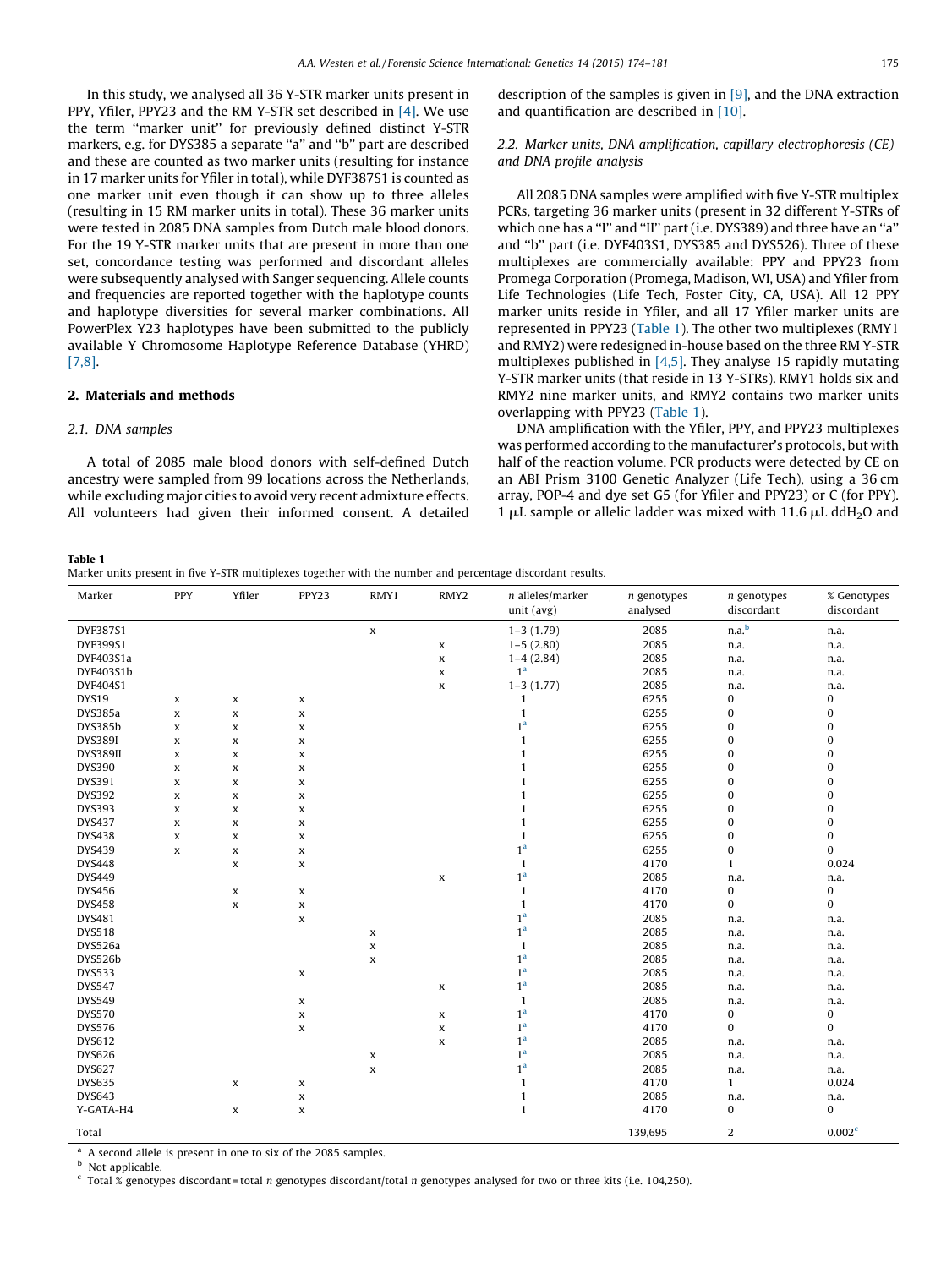0.4  $\mu$ L GeneScan<sup>TM</sup> LIZ 600 Size Standard (Life Tech) for Yfiler, with 11.5  $\mu$ L ddH<sub>2</sub>O and 0.5  $\mu$ L ILS600 (Promega) for PPY, or with 11  $\mu$ L ddH<sub>2</sub>O and  $1 \mu$ L CC5 ILS500 Y23 (Promega) for PPY23, and analysed after 3 min of denaturation and 3 min on ice. CE injection settings were 1 kV for 22 s for Yfiler and PPY, and 3 kV for 5 s for PPY23. The Y-STR profiles were analysed using GeneMapper v. 3.0 (Life Tech) for PPY or GeneMarker v. 1.75 (Softgenetics, LLC., State College, PA, USA) for Yfiler and PPY23 with a detection threshold of 30 rfu.

RMY1 and RMY2 PCRs were performed in a  $10 \mu$ L reaction volume using 1 $\times$  QIAGEN Multiplex PCR Buffer (Qiagen, Venlo, the Netherlands), primers as described in Supplementary Table S1 and 1.0 ng DNA. The PCR protocol starts with a pre-denaturation step for 10 min at 94 $\degree$ C, followed by a step-down PCR of 10 cycles at 94 °C for 30 s, 65 °C (1 °C/cycle) for 30 s and 72 °C for 1 min, and 23 cycles (for RMY1) or 25 cycles (for RMY2) of 94  $\degree$ C for 30 s, 50  $\degree$ C for 30 s and 72 °C for 1 min, with a final extension at 60 °C for 45 min. PCR products were detected by CE on an ABI Prism 3130xl Genetic Analyzer (Life Tech), using a 36 cm array, POP-7 and dye set G5.  $1 \mu$ L sample was mixed with 8.7  $\mu$ L Hi-Di<sup>TM</sup> Formamide (Life Tech) and  $0.3 \mu L$  GeneScan<sup>TM</sup> LIZ 600 Size Standard (Life Tech), and analysed after 4 min of denaturation and 5 min on ice. CE injection settings were 3 kV for 10 s. The RM Y-STR profiles were analysed using GeneMapper<sup>®</sup> ID-X v. 1.1.1 (Life Tech) with a detection threshold of 50 rfu. For most markers a stutter filter of 20% was applied, except for DYS518 and DYS526b (both 25%), DYS570 (30%) and DYS612 (35%).

Supplementary Table S1 related to this article can be found, in the online version, at [doi:10.1016/j.fsigen.2014.10.012.](http://dx.doi.org/10.1016/j.fsigen.2014.10.012)

#### 2.3. Sanger sequencing

Twenty-five microliters singleplex PCR reactions were performed using PCR buffer I (Life Tech) with 1.5 mM  $MgCl<sub>2</sub>$ , 0.2 mM dNTP mix (Life Tech), 2 units AmpliTaq Gold (Life Tech) and 2 pmol of each HPLC-purified primer (Supplementary Table S1). The amplification, purification, sequencing, detection and sequence analysis was performed as described in [\[10\]](#page-7-0).

#### 2.4. Allele counts, allele frequencies, haplotypes and haplotype diversities

Based on the Y-STR data, haplotypes were constructed and compared using Excel (Microsoft, Redmond, WA, USA) for all 2085 donors. For each allele in each marker unit, the number of occurrences was counted. Allele frequencies were calculated by dividing the allele count for a specific allele through the total number of counted alleles for that marker unit (which was not always 2085, due to null alleles or additional alleles in multi copy marker units). Haplotype diversities were calculated using Arlequin v3.5.1.3 [\[11\]](#page-7-0) and an adjusted version of an Excel worksheet kindly provided by Ballantyne (personal communication) to be able to calculate numbers with more than four digits after the decimal point (our version of the worksheet is available on request). In case of multi copy marker units, the ''empty cells'' were filled with a dummy variable for donors that showed less than the maximum number of alleles.

#### 2.5. Haplogroups and familial relationships

For 12 donors, Y-SNP analysis was performed to determine their haplogroup using the methods described in  $[12]$ . For another 22 persons, the autosomal STR data that were determined in  $[10]$  were used to infer the most likely familial relationships with Bonaparte [\[13\]](#page-7-0) ([http://www.bonaparte-dvi.com](http://www.bonaparte-dvi.com/)). To this end, fictive family trees were produced in which one of the donors of a pair was fixed (grey square in [Fig.](#page-3-0) 1) and the other donor was tested for all the other possible male relationships (eight white squares in [Fig.](#page-3-0) 1). Additional relationship testing was performed with a version of RelPair [\[14,15\]](#page-7-0) that was adjusted to enable the analysis of a dataset containing 2085 individuals (details are available on request).

# 3. Results and discussion

#### 3.1. Discordances and null alleles

DNA samples of 2085 male donors were analysed with five Y-STR multiplexes: PPY, Yfiler, PPY23, RMY1 and RMY2 (both inhouse designed, based on the markers published in [\[4,5\]\)](#page-7-0). Of the 36 Y-marker units analysed by these multiplexes, 19 reside in two or three systems ([Table](#page-1-0) 1) and enable concordance testing. Two discordances were found ([Table](#page-3-0) 2): for one person DYS448 showed an allele 19 for PPY23 and no allele with Yfiler, while for another person Yfiler resulted in an allele call 23 for DYS635 with no result for PPY23. Using Sanger sequencing, for both discordances single base changes were disclosed: an  $A > G$  transition 49 nucleotides prior to the DYS448 repeat motif, and a  $T > A$  transversion 7 nucleotides before the DYS635 repeat structure. As the primer positions for these markers are not publicly available, we cannot check whether these nucleotide changes are located at the primer binding sites for the kits showing the null allele. Both Davis et al. [\[16\]](#page-7-0) and Larmuseau et al. [\[17\]](#page-7-0) did not find any discordance in the 17 overlapping loci between Yfiler and PPY23 in their sample sets of 951 American and 535 Belgian donors, respectively. This befits the low percentage of 0.002% discordance that we observe in our larger Dutch dataset [\(Table](#page-1-0) 1).

Beside the above-described two discordances, 32 other null alleles were observed. For seven donors, a null allele was found on DYF403S1b, which is only present in RMY2 [\(Table](#page-3-0) 2). For one person DYS439 showed no results in all three commercial kits (PPY, Yfiler and PPY23; [Table](#page-3-0) 2). In 12 different samples both DYS448 (present in Yfiler and PPY23) and DYS626 (present in RMY1) showed no results ([Table](#page-3-0) 2). These marker units are located 52.2 kbp from each other with none of the other markers situated between them [\[18\]](#page-7-0). We gather that this "double null allele'' is due to a large deletion. Several papers describe null alleles at DYS448 (e.g.  $[19-21]$ ), but since DYS626 is less commonly typed it is unclear whether these have such a double null allele as well. In order to test whether the 12 persons with this double null allele in our sample set are related in the male lineage, their haplogroups were determined using Y-SNPs. Six of them demonstrated haplogroup I, five had haplogroup R1a and one showed haplogroup R1b. Therefore, we deduce that the 12 persons with this double null allele do not originate from one male lineage, and that this double null allele is recurrent and identical by state among the different haplogroups. When examining the Y-STR haplotypes for the persons belonging to the same haplogroup (I or R1a), it was noticed that two donors in haplogroup I showed haplotypes with only one difference between them, while all others displayed at least five differences (data not shown). This one difference was detected in the rapidly mutating DYF403S1b marker and we infer that these two donors may be (closely) related in the male lineage, which would mean that, in this case, the double null allele is identical by descent. However, relationship testing based on 23 autosomal STRs did not suggest a first or second degree relationship between these donors (data not shown).

A noteworthy observation occurred for single copy marker DYS576, as in one person an additional allele 14 of low peak height was found next to a much higher allele 18 in both PPY23 and RMY2 profiles. The peak height ratio between both alleles varied between 0.12 and 0.31 in four independent amplifications with both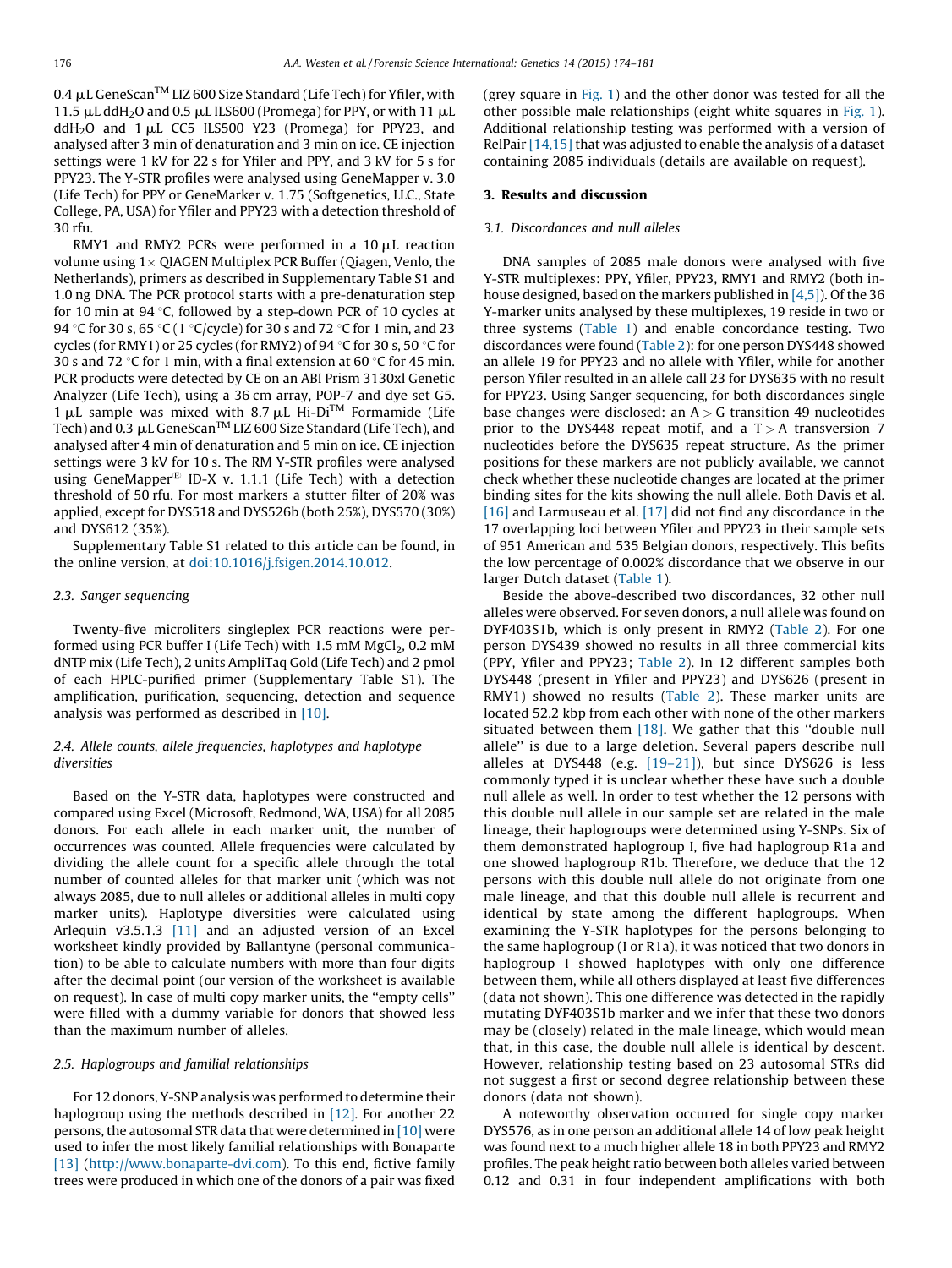<span id="page-3-0"></span>multiplexes. The presence of the two alleles was confirmed with Sanger sequencing, although the signals for allele 14 were again very low and did not allow detecting a possible primer binding site mutation. As the PCR primers for Sanger sequencing were positioned at least 100 nucleotides further up- and downstream than those used in RMY2 (and the primer positions for PPY23 are unknown), we infer either the presence of multiple primer binding site mutations, or a chimeric situation that is specific for this Y-STR marker as none of the other Y-STR or autosomal markers showed additional weak alleles. More detailed sequence information may be obtained from next generation sequencing [\[10\],](#page-7-0) but for now it remains unclear what causes the presence of the second lower allele on DYS576 in this sample.

#### 3.2. Allele counts, allele frequencies and haplotypes

Four RM Y-STR marker units (DYF387S1, DYF399S1, DYF403S1a and DYF404S1) most often show multiple alleles per marker (between one and five alleles, [Table](#page-1-0) 1), and are therefore categorised as multi copy markers. The other 32 marker units are considered single copy markers, although 14 of these, including the previously described DYS576, show a second allele in one to six of the 2085 samples [\(Table](#page-1-0) 1). In 26 of the 32 cases, the second allele differs only one repeat length in size from the first allele, but size differences up to six repeat lengths have been found. Except for the previously described sample showing two unbalanced alleles in DYS576, both alleles are balanced in the other cases. Therefore, one needs to realise that finding a second allele on a marker unit that is believed to be a single copy marker, not always reflects a mixture of two donors.

All haplotypes are presented in Supplementary Table S2. For all 36 marker units, the alleles present in the 2085 DNA samples were counted and their frequencies were calculated ([Table](#page-4-0) 3). DYS393 and DYS437 show the smallest allelic range with only five different alleles in our Dutch population sample; DYF399S1 has the largest range with 36 different alleles.

Supplementary Table S2 related to this article can be found, in the online version, at [doi:10.1016/j.fsigen.2014.10.012](http://dx.doi.org/10.1016/j.fsigen.2014.10.012).

Next, we examined the haplotypes resulting from different combinations of Y-STR marker units: the minimum YHRD marker set, the various commercial kits (PPY, Yfiler and PPY23), the rapidly mutating Y-STRs (RMY1 + RMY2), and all 36 marker units together (PPY23 + RMY1 + RMY2). [Table](#page-6-0) 4 shows the level of uniqueness of haplotypes (the number of times a haplotype was observed) and how many haplotypes have that level of uniqueness (the number of occurrences in our 2085 samples). In general, with more Y-STR markers, more unique haplotypes are found. The PPY23 markers resulted in 92.5% unique haplotypes (1929 haplotypes occurred only once ([Table](#page-6-0) 4), haplotype diversity = 0.999959494976 ([Table](#page-6-0) 5)), which is in the same range as the 93.5% described for the European group analysed with PPY23 by Purps et al. [\[21\].](#page-7-0) For the RM Y-STRs (RMY1 + RMY2), 98.4% unique haplotypes were observed (2052 haplotype singletons ([Table](#page-6-0) 4), haplotype diversity =  $0.999991714881$  [\(Table](#page-6-0) 5)), which is somewhat lower than the 100% reported by Ballantyne et al. [\[6\]](#page-7-0) for the 112 Dutch samples in their set. When combining all 36 Y-STR marker units, 2065



Fig. 1. Fictive family tree used to deduce the most likely family relationship between two donors. Based on genotyping information at 23 autosomal STRs, Bonaparte software is used to calculate the  $log_{10}(LR)$  for the different relationships by fixing one of the donors of a pair (grey square) and testing the second donor for the other possible male relationships (eight white squares).

| Table 2                                                                         |  |
|---------------------------------------------------------------------------------|--|
| Y-STR discordances and null alleles in a population sample of 2085 Dutch males. |  |

. . . . .

| Marker unit                                             | Observation                                          | PPY                                                                                      | Yfiler                                      | PPY <sub>23</sub>                                                | RMY1                                                                                                       | RMY <sub>2</sub>                        | n  | Remark                                                                                                                                     |
|---------------------------------------------------------|------------------------------------------------------|------------------------------------------------------------------------------------------|---------------------------------------------|------------------------------------------------------------------|------------------------------------------------------------------------------------------------------------|-----------------------------------------|----|--------------------------------------------------------------------------------------------------------------------------------------------|
| DYF403S1b<br>DYS439<br><b>DYS448</b><br>DYS448 + DYS626 | Null allele<br>Null allele<br>19/null<br>Null allele | $\overline{\phantom{0}}$<br>Null<br>$\overline{\phantom{m}}$<br>$\overline{\phantom{m}}$ | -<br>Null<br>Null<br>Null <sup>DYS448</sup> | $\overline{\phantom{0}}$<br>Null<br>19<br>Null <sup>DYS448</sup> | $\overline{\phantom{0}}$<br>$\overline{\phantom{0}}$<br>$\overline{\phantom{0}}$<br>Null <sup>DYS626</sup> | Null<br>$-$<br>$\overline{\phantom{0}}$ | 12 | -<br>$\overline{\phantom{0}}$<br>Sanger: $A > G$ 49 nt before repeat structure<br>Haplogroup: $6 \times$ I, $5 \times$ R1a, $1 \times$ R1b |
| <b>DYS635</b>                                           | $23$ /null                                           | $\qquad \qquad$                                                                          | 23                                          | Null                                                             | -                                                                                                          | $\overline{\phantom{0}}$                |    | Sanger: $T > A$ 7 nt before repeat structure                                                                                               |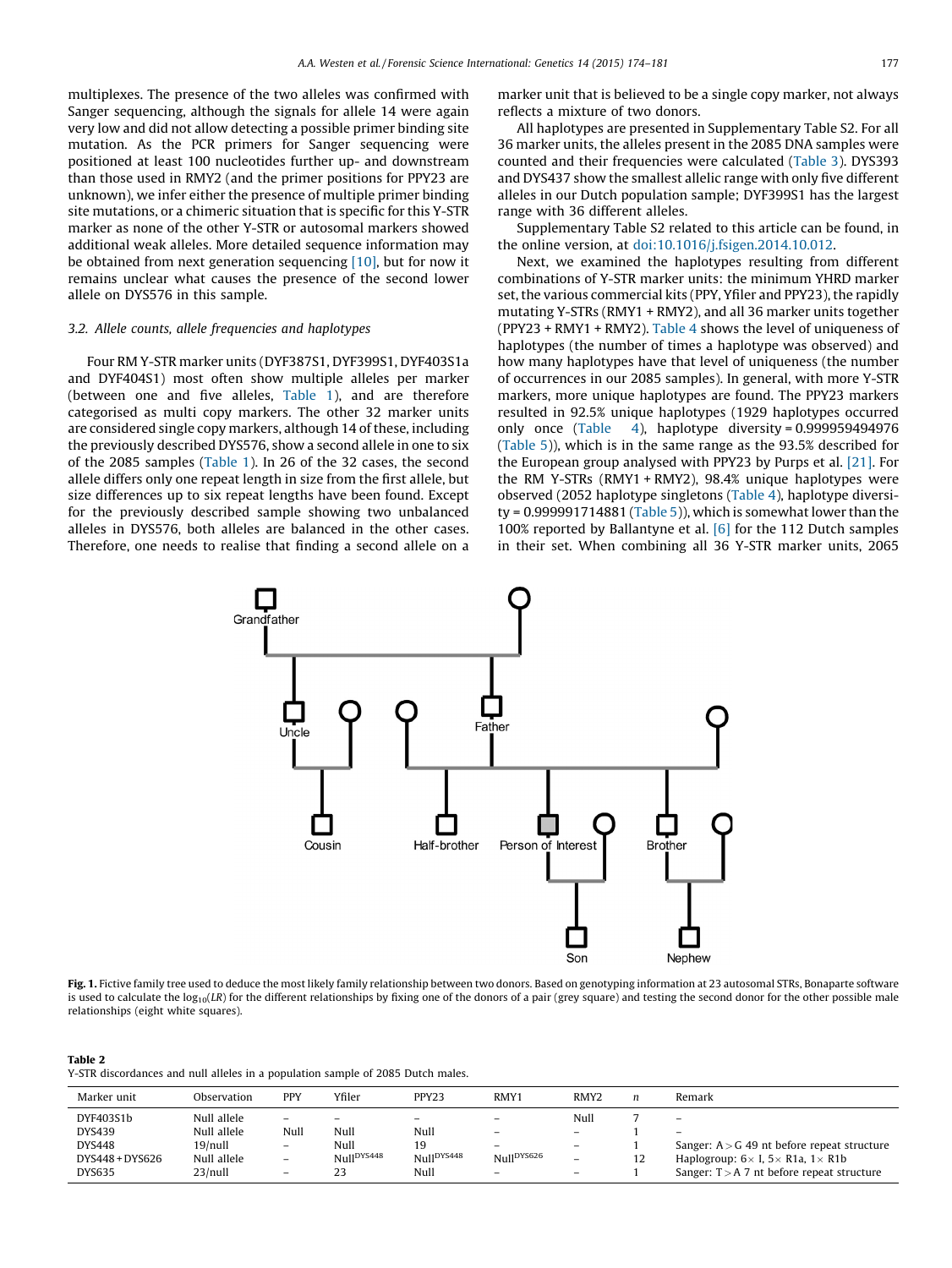# <span id="page-4-0"></span>Table 3

Allele counts and frequencies per marker unit.

| DYF387S1       | Count          | Frequency | 13            | 1195           | 57.31     | DYS526a       | Count          | Frequency    |
|----------------|----------------|-----------|---------------|----------------|-----------|---------------|----------------|--------------|
| 32             | 3              | 0.08      | 14            | 311            | 14.92     | 10            | $\mathbf{1}$   | 0.05         |
| 33             | 40             | 1.07      | 15            | 13             | 0.62      | 11            | $\overline{7}$ | 0.34         |
| 34             | 100            | 2.68      | DYS389II      | Count          | Frequency | 12            | 151            | 7.24         |
| 34.2           | $\overline{2}$ | 0.05      | 25            | $\mathbf{1}$   | 0.05      | 13            | 311            | 14.92        |
| 35             | 956            | 25.66     | 26            | 3              | 0.14      | 14            | 928            | 44.51        |
| 35.1           | 3              | 0.08      | 27            | 20             | 0.96      | 15            | 297            | 14.24        |
| 35.2           | 4              | 0.11      | 28            | 487            | 23.36     | 16            | 330            | 15.83        |
| 36             | 916            | 24.58     | 29            | 937            | 44.94     | 17            | 59             | 2.83         |
| 36.1           | $\mathbf{1}$   | 0.03      | 30            | 418            | 20.05     | 18            | $\mathbf{1}$   | 0.05         |
| 36.2           | $\mathbf{1}$   | 0.03      | 31            | 148            | 7.10      | DYS526b       | Count          | Frequency    |
| 37             | 797            | 21.39     | 32            | 62             | 2.97      | 27            | $\mathbf{1}$   | 0.05         |
| 37.1           | $\mathbf{1}$   | 0.03      | 33            | 9              | 0.43      | 30            | 3              | 0.14         |
| 37.2           | $\overline{2}$ | 0.05      | DYS390        | Count          | Frequency | 31            | 19             | 0.91         |
| 38             | 584            | 15.67     | 20            | $\mathbf{1}$   | 0.05      | 32            | 82             | 3.92         |
| 39             | 220            | 5.90      | 21            | 18             | 0.86      | 33            | 64             | 3.06         |
| 39.3           | 3              | 0.08      | 22            | 414            | 19.86     | 34            | 90             | 4.30         |
| 40             | 72             | 1.93      | 23            | 729            | 34.96     | 35            | 181            | 8.66         |
| 41             | 17             | 0.46      | 24            | 714            | 34.24     | 36            | 495            | 23.67        |
| 42             | 3              | 0.08      | 24.3          | $\mathbf{1}$   | 0.05      | 37            | 616            | 29.46        |
| 43             | $\mathbf{1}$   | 0.03      | 25            | 189            | 9.06      | 38            | 370            | 17.69        |
| DYF399S1       | Count          | Frequency | 26            | 18             | 0.86      | 39            | 141            | 6.74         |
| 5              | $\mathbf{1}$   | 0.02      | 27            | $\mathbf{1}$   | 0.05      | 40            | 24             | 1.15         |
| 14             | $\overline{c}$ | 0.03      | DYS391        | Count          | Frequency | 41            | 5              | 0.24         |
| 16             | $\overline{2}$ | 0.03      | 9             | 25             | 1.20      | <b>DYS533</b> | Count          | Frequency    |
| 16.2           | $\mathbf{1}$   | 0.02      | 10            | 1077           | 51.65     | 7             | $\mathbf{1}$   | 0.05         |
| 17             | 10             | 0.17      | 11            | 922            | 44.22     | 9             | 39             | 1.87         |
| 17.1           | 3              | 0.05      | 12            | 53             | 2.54      | 10            | 39             | 1.87         |
| 17.2           | 30             | 0.51      | 13            | $\overline{7}$ | 0.34      | 11            | 550            | 26.37        |
| 18             | 23             | 0.39      | 14            | $\mathbf{1}$   | 0.05      | 11.3          | $\mathbf{1}$   | 0.05         |
| 18.1           | 3              | 0.05      | DYS392        | Count          | Frequency | 12            | 1290           | 61.84        |
| 18.2           | 18             | 0.31      | 9             | $\mathbf{1}$   | 0.05      | 13            | 152            | 7.29         |
| 19             | 85             | 1.46      | 10            | 8              | 0.38      | 14            | 14             | 0.67         |
| 19.1           | 10             | 0.17      | 10.2          | 3              | 0.14      | <b>DYS547</b> | Count          | Frequency    |
| 19.2           | 5              | 0.09      | 11            | 701            | 33.62     | 41            | $\mathbf{1}$   | 0.05         |
| 20             | 273            | 4.68      | 12            |                | 7.00      | 42            | 14             |              |
| 20.1           | 27             | 0.46      | 13            | 146<br>1156    | 55.44     | 43            | 19             | 0.67<br>0.91 |
|                | 746            |           | 14            |                |           |               | 60             |              |
| 21             |                | 12.78     |               | 59             | 2.83      | 44            |                | 2.87         |
| 21.1           | 32             | 0.55      | 15            | 9              | 0.43      | 45            | 154            | 7.38         |
| 21.2           | $\mathbf{1}$   | 0.02      | 16            | $\overline{2}$ | 0.10      | 46            | 392            | 18.78        |
| 22             | 828            | 14.19     | <b>DYS393</b> | Count          | Frequency | 47            | 560            | 26.83        |
| 22.1           | 68             | 1.17      | 11            | $\mathbf{1}$   | 0.05      | 48            | 487            | 23.33        |
| 23             | 871            | 14.92     | 12            | 146            | 7.00      | 48.2          | 3              | 0.14         |
| 23.1           | 132            | 2.26      | 13            | 1648           | 79.04     | 49            | 240            | 11.50        |
| 23.2           | $\mathbf{1}$   | 0.02      | 14            | 234            | 11.22     | 50            | 121            | 5.80         |
| 24             | 784            | 13.43     | 15            | 56             | 2.69      | 51            | 31             | 1.49         |
| 24.1           | 250            | 4.28      | <b>DYS437</b> | Count          | Frequency | 52            | 5              | 0.24         |
| 25             | 399            | 6.84      | 13            | 3              | 0.14      | <b>DYS549</b> | Count          | Frequency    |
| 25.1           | 331            | 5.67      | 14            | 458            | 21.97     | 9             | $\mathbf{1}$   | 0.05         |
| 26             | 167            | 2.86      | 15            | 1123           | 53.86     | 10            | 16             | 0.77         |
| 26.1           | 368            | 6.31      | 16            | 491            | 23.55     | 11            | 136            | 6.52         |
| 27             | 64             | 1.10      | 17            | 10             | 0.48      | 12            | 993            | 47.63        |
| 27.1           | 191            | 3.27      | <b>DYS438</b> | Count          | Frequency | 13            | 773            | 37.07        |
| 28             | 15             | 0.26      | 8             | 5              | 0.24      | 14            | 150            | 7.19         |
| 28.1           | 69             | 1.18      | 9             | 75             | 3.60      | 15            | 16             | 0.77         |
| 29             | $\mathbf{1}$   | 0.02      | 10            | 675            | 32.37     | <b>DYS570</b> | Count          | Frequency    |
| 29.1           | 22             | 0.38      | 11            | 150            | 7.19      | 14            | $\overline{4}$ | 0.19         |
| 30.1           | 3              | 0.05      | 12            | 1127           | 54.05     | 15            | 18             | 0.86         |
| DYF403S1a      | Count          | Frequency | 13            | 51             | 2.45      | 16            | 151            | 7.24         |
| 5              | 3              | 0.05      | 14            | $\mathbf{1}$   | 0.05      | 17            | 759            | 36.39        |
| $\overline{7}$ | $\mathbf{1}$   | 0.02      | 16            | $\mathbf{1}$   | 0.05      | 18            | 501            | 24.02        |
| 8              | 10             | 0.17      | <b>DYS439</b> | Count          | Frequency | 19            | 356            | 17.07        |
| 9              | 105            | 1.77      | 9             | $\overline{a}$ | 0.10      | 20            | 197            | 9.44         |
| 9.1            | $\mathbf{1}$   | 0.02      | 10            | 95             | 4.56      | 21            | 71             | 3.40         |
| 10             | 624            | 10.53     | 11            | 802            | 38.47     | 22            | 21             | 1.01         |
| 10.3           | $\mathbf{1}$   | 0.02      | 12            | 908            | 43.55     | 23            | 5              | 0.24         |
| 11             | 597            | 10.07     | 13            | 242            | 11.61     | 24            | $\overline{c}$ | 0.10         |
| 12             | 545            | 9.20      | 14            | 32             | 1.53      | 26            | $\mathbf{1}$   | 0.05         |
| 12.1           | $\mathbf{1}$   | 0.02      | 15            | $\overline{4}$ | 0.19      | <b>DYS576</b> | Count          | Frequency    |
| 12.2           | $\mathbf{1}$   | 0.02      | <b>DYS448</b> | Count          | Frequency | 12            | $\mathbf{1}$   | 0.05         |
| 13             | 813            | 13.72     | 16            | $\mathbf{1}$   | 0.05      | 14            | 18             | 0.86         |
| 13.3           | $\mathbf{1}$   | 0.02      | 17            | 12             | 0.58      | 15            | 71             | 3.40         |
| 14             | 429            | 7.24      | 18            | 121            | 5.84      | 16            | 446            | 21.37        |
| 14.2           | $\mathbf{1}$   | 0.02      | 19            | 1120           | 54.03     | 17            | 722            | 34.60        |
| 15             | 458            | 7.73      | 19.2          | 2              | 0.10      | 18            | 522            | 25.01        |
| 15.2           | $\mathbf{1}$   | 0.02      | 20            | 689            | 33.24     | 19            | 223            | 10.69        |
| 16             | 884            | 14.91     | 20.2          | $\mathbf{1}$   | 0.05      | 20            | 71             | 3.40         |
|                |                |           |               |                |           |               |                |              |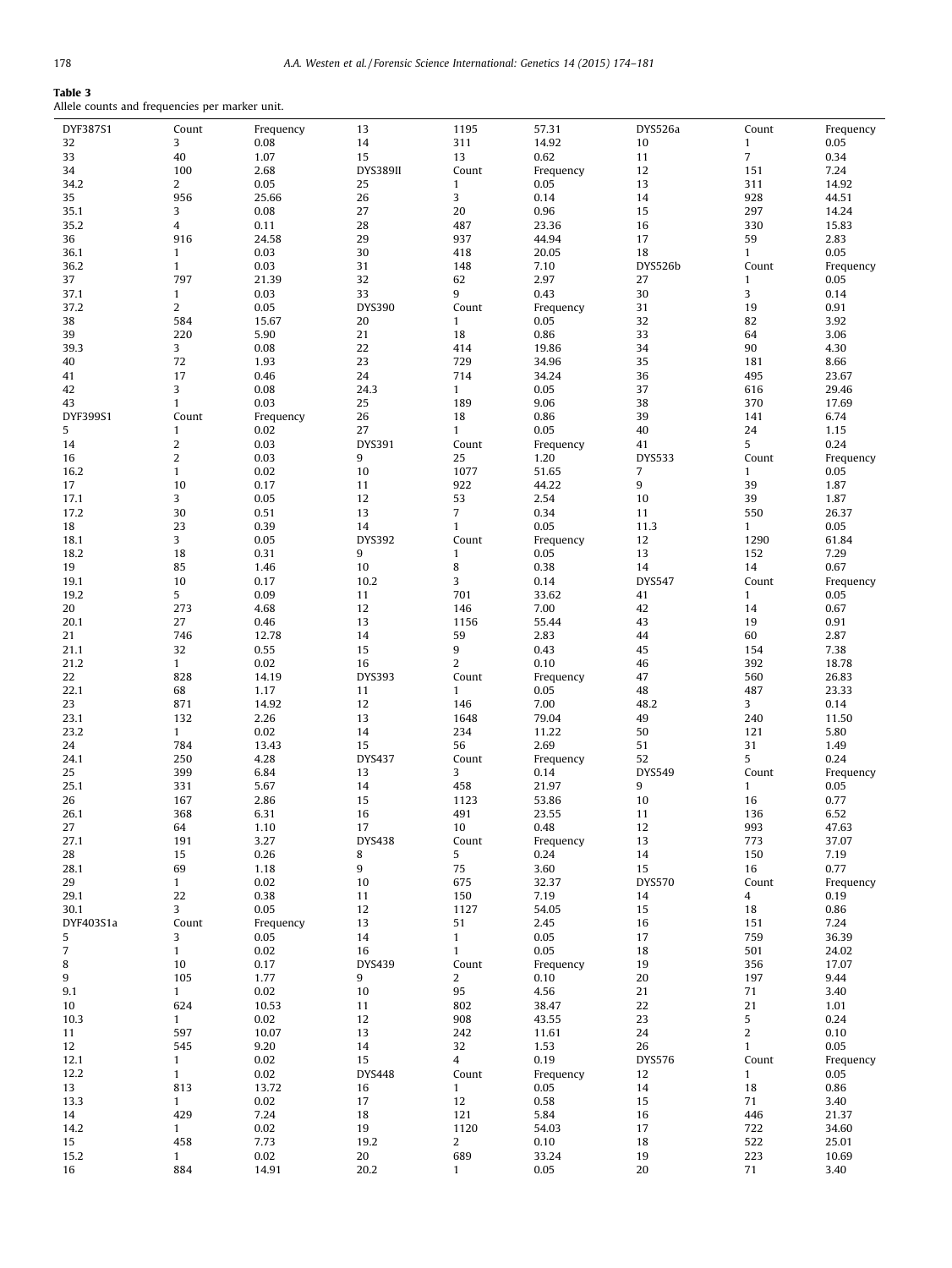| Table 3 (Continued) |                |                |               |                |                   |                |                |               |
|---------------------|----------------|----------------|---------------|----------------|-------------------|----------------|----------------|---------------|
| 17                  | 707            | 11.93          | 21            | 113            | 5.45              | 21             | 11             | 0.53          |
| 18                  | 419            | 7.07           | 22            | 12             | 0.58              | 22             | $\mathbf{1}$   | 0.05          |
| 19                  | 218            | 3.68           | 23            | $\mathbf{1}$   | 0.05              | 23             | $\mathbf{1}$   | 0.05          |
| 20                  | 77             | 1.30           | 24            | $\mathbf{1}$   | 0.05              | DYS612         | Count          | Frequency     |
| 21                  | 20             | 0.34           | <b>DYS449</b> | Count          | Frequency         | 30             | $\mathbf{1}$   | 0.05          |
| 22                  | 9              | 0.15           | 25            | $\mathbf{1}$   | 0.05              | 31             | 5              | 0.24          |
| 29                  | $\mathbf{1}$   | 0.02           | 26            | 13             | 0.62              | 32             | 14             | 0.67          |
| DYF403S1b           | Count          | Frequency      | 27            | 61             | 2.92              | 33             | 48             | 2.30          |
| 42                  | 4              | 0.19           | 28            | 162            | 7.77              | 34             | 135            | 6.46          |
| 43                  | 4              | 0.19           | 29            | 397            | 19.03             | 35             | 237            | 11.33         |
| 43.2                | $\mathbf{1}$   | 0.05           | 29.2          | $\mathbf{1}$   | 0.05              | 36             | 572            | 27.36         |
| 44                  | 14             | 0.67           | 30            | 689            | 33.03             | 37             | 514            | 24.58         |
| 45                  | 38             | 1.83           | 31            | 386            | 18.50             | 38             | 353            | 16.88         |
| 46                  | 220            | 10.58          | 31.2          | $\mathbf{1}$   | 0.05              | 39             | 162            | 7.75          |
| 47                  | 671            | 32.26          | 32            | 196            | 9.40              | 40             | 41             | 1.96          |
| 48                  | 379            | 18.22          | 33            | 113            | 5.42              | 41             | $\overline{7}$ | 0.33          |
| 49                  | 209            | 10.05          | 34            | 47             | 2.25              | 42             | $\mathbf{1}$   | 0.05          |
| 49.2                | $\mathbf{1}$   | 0.05           | 35            | 12             | 0.58              | 43             | $\mathbf{1}$   | 0.05          |
| 50                  | 240            | 11.54          | 36            | 6              | 0.29              | <b>DYS626</b>  | Count          | Frequency     |
| 51                  | 148            | 7.12           | 37            | $\mathbf{1}$   | 0.05              | 24             | 7              | 0.34          |
| 52                  | 89             | 4.28           | <b>DYS456</b> | Count          | Frequency         | 25             | 40             | 1.93          |
| 53                  | 41             | 1.97           | 12            | 7              | 0.34              | 26             | 14             | 0.68          |
| 54                  | 15             | 0.72           | 13            | 39             | 1.87              | 27             | 24             | 1.16          |
| 55                  | 5              | 0.24           | 14            | 377            | 18.08             | 28             | 111            | 5.35          |
| 55.2                | $\mathbf{1}$   | 0.05           | 15            | 717            | 34.39             | 29             | 620            | 29.89         |
| DYF404S1 1          | Count          | Frequency      | 16            | 603            | 28.92             | 30             | 513            | 24.73         |
| 9                   | $\mathbf{1}$   | 0.03           | 17            | 283            | 13.57             | 31             | 343            | 16.54         |
| 11                  | 18             | 0.49           | 18            | 56             | 2.69              | 32             | 264            | 12.73         |
| 12                  | 358            | 9.72           | 19            | 3              | 0.14              | 33             | 105            | 5.06          |
| 12.2                | $\overline{7}$ | 0.19           | <b>DYS458</b> | Count          | Frequency         | 34             | 23             | 1.11          |
| 13                  | 388            | 10.54          | 13            | 11             | 0.53              | 35             | 8              | 0.39          |
| 13.2                | 38             | 1.03           | 14            | 84             | 4.03              | 36             | $\overline{2}$ | 0.10          |
| 14                  | 1273           | 34.57          | 15            | 444            | 21.29             | <b>DYS627</b>  | Count          | Frequency     |
| 14.2                | 6              | 0.16           | 16            | 444            | 21.29             | 15             | 5              | 0.24          |
| 15                  | 1067           | 28.98          | 16.2          | 5              | 0.24              | 16             | 47             | 2.25          |
| 15.2                | 5              | 0.14           | 17            | 684            | 32.81             | 17             | 47             | 2.25          |
| 16                  | 412            | 11.19          | 17.2          | 10             | 0.48              | 18             | 100            | 4.79          |
| 17                  | 95             | 2.58           | 18            | 281            | 13.48             | 18.2           | $\overline{2}$ | 0.10          |
| 18                  | 14             | 0.38           | 18.2          | 4              | 0.19              | 19             | 331            | 15.86         |
| DYS19               | Count          | Frequency      | 19            | 92             | 4.41              | 19.2           | $\mathbf{1}$   | 0.05          |
| 11                  | $\mathbf{1}$   | 0.05           | 19.2          | $\mathbf{1}$   | 0.05              | 20             | 322            | 15.43         |
| 12                  | 3              | 0.14           | 20            | 17             | 0.82              | 21             | 459            | 21.99         |
| 13                  | 103            | 4.94           | 21<br>22      | 5<br>3         | 0.24              | 21.1           | $\mathbf{1}$   | 0.05          |
| 14<br>15            | 1460<br>394    | 70.02<br>18.90 |               | Count          | 0.14              | 22<br>23       | 478<br>205     | 22.90<br>9.82 |
| 16                  | 92             | 4.41           | DYS481<br>16  | $\overline{2}$ | Frequency<br>0.10 | 24             | 77             | 3.69          |
| 17                  | 28             | 1.34           | 17            | $\mathbf{1}$   | 0.05              | 25             | 11             | 0.53          |
| 18                  | 4              | 0.19           | 18            | $\mathbf{1}$   | 0.05              | 26             | $\mathbf{1}$   | 0.05          |
| DYS385a             | Count          | Frequency      | 19            | 7              | 0.34              | <b>DYS635</b>  | Count          | Frequency     |
| 9                   | 5              | 0.24           | 20            | 22             | 1.05              | 19             | $\mathbf{1}$   | 0.05          |
| 10                  | 41             | 1.97           | 21            | 138            | 6.61              | 20             | 69             | 3.31          |
| 11                  | 1129           | 54.15          | 22            | 876            | 41.97             | $21\,$         | 361            | 17.31         |
| 12                  | 170            | 8.15           | 23            | 339            | 16.24             | 22             | 233            | 11.18         |
| 13                  | 403            | 19.33          | 24            | 143            | 6.85              | 23             | 1152           | 55.25         |
| 14                  | 188            | 9.02           | 25            | 245            | 11.74             | 24             | 212            | 10.17         |
| 15                  | 93             | 4.46           | 26            | 173            | 8.29              | 25             | 55             | 2.64          |
| 16                  | 44             | 2.11           | 27            | 111            | 5.32              | 26             | $\overline{a}$ | 0.10          |
| 17                  | 11             | 0.53           | 28            | 18             | 0.86              | DYS643         | Count          | Frequency     |
| 18                  | $\mathbf{1}$   | 0.05           | 29            | $\overline{7}$ | 0.34              | $\overline{7}$ | $\mathbf{1}$   | 0.05          |
| DYS385b             | Count          | Frequency      | 30            | 2              | 0.10              | 8              | 15             | 0.72          |
| 11                  | 17             | 0.81           | 31            | $\overline{c}$ | 0.10              | 9              | 90             | 4.32          |
| 12                  | 12             | 0.57           | <b>DYS518</b> | Count          | Frequency         | 10             | 1125           | 53.96         |
| 13                  | 116            | 5.56           | 33.1          | $\mathbf{1}$   | 0.05              | 11             | 241            | 11.56         |
| 13.2                | $\overline{2}$ | 0.10           | 34            | 8              | 0.38              | 12             | 522            | 25.04         |
| 14                  | 1258           | 60.28          | 35            | 28             | 1.34              | 13             | 75             | 3.60          |
| 15                  | 431            | 20.65          | 36            | 141            | 6.75              | 14             | 15             | 0.72          |
| 16                  | 135            | 6.47           | 37            | 376            | 18.01             | 16             | $\mathbf{1}$   | 0.05          |
| 17                  | 71             | 3.40           | 38            | 622            | 29.79             | Y-GATA-H4      | Count          | Frequency     |
| 18                  | 30             | 1.44           | 39            | 449            | 21.50             | 9              | 5              | 0.24          |
| 19                  | 12             | 0.57           | 40            | 278            | 13.31             | $10\,$         | 148            | 7.10          |
| 20                  | 3              | 0.14           | 41            | 116            | 5.56              | 11             | 849            | 40.72         |
| <b>DYS389I</b>      | Count          | Frequency      | 42            | 53             | 2.54              | 12             | 953            | 45.71         |
| 9                   | $\mathbf{1}$   | 0.05           | 43            | 12             | 0.57              | 13             | 123            | 5.90          |
| 11                  | 12             | 0.58           | 44            | 3              | 0.14              | 14             | 7 <sup>7</sup> | 0.34          |
| 12                  | 553            | 26.52          | 45            | $\mathbf{1}$   | 0.05              |                |                |               |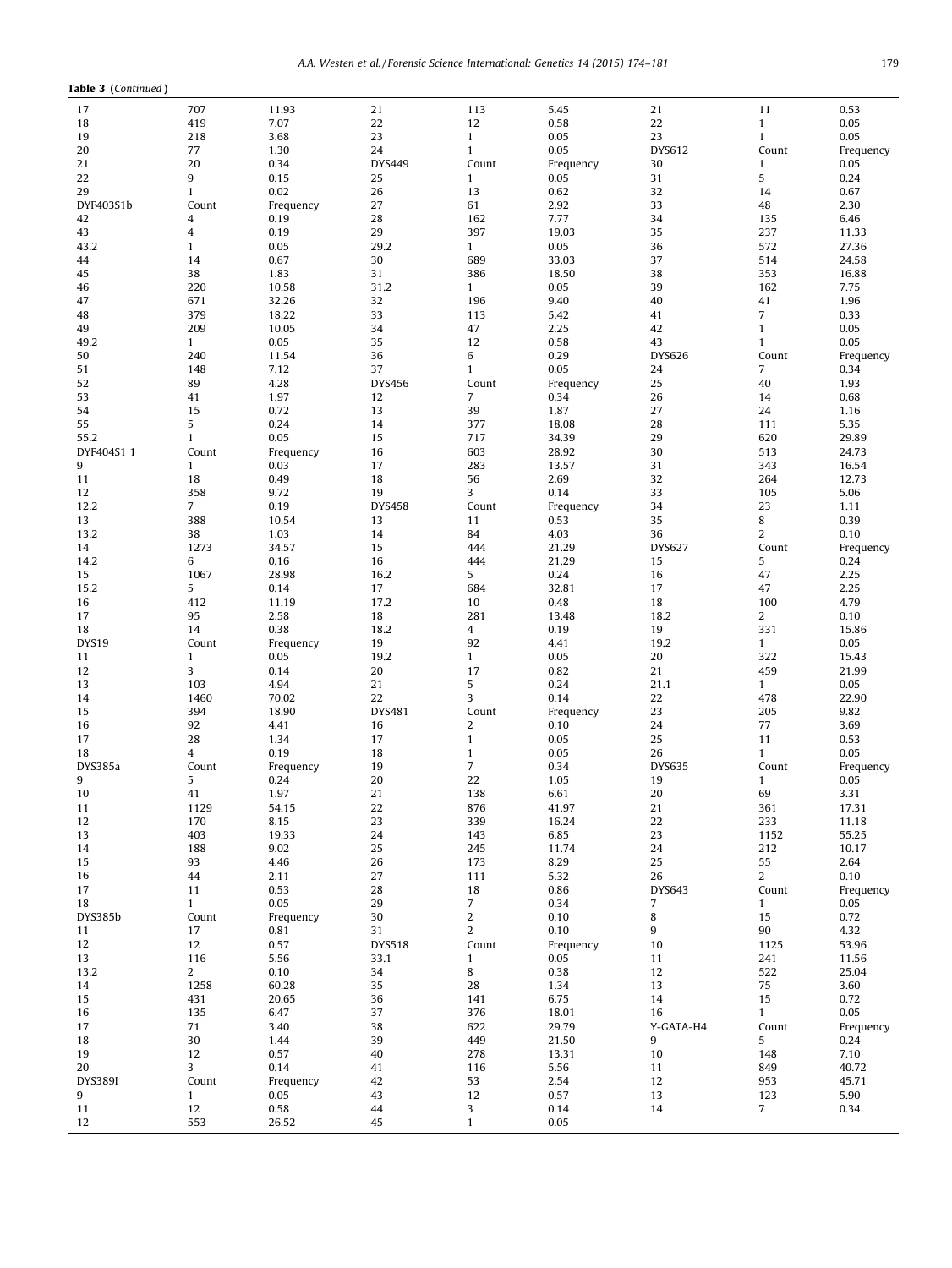# <span id="page-6-0"></span>Table 4

Uniqueness of Y-STR haplotypes in 2085 Dutch samples.

| Uniqueness: # times a<br>haplotype was observed                                                                      | # occurrences in 2085 samples |                |                           |                |              |                    |  |  |
|----------------------------------------------------------------------------------------------------------------------|-------------------------------|----------------|---------------------------|----------------|--------------|--------------------|--|--|
|                                                                                                                      | Min YHRD <sup>a</sup>         | PPYb           | $\mathsf{Yfiler}^{\rm b}$ | $PPY23^b$      | $RMY1 + 2b$  | $PPY23 + RMY1 + 2$ |  |  |
| $\mathbf{1}$                                                                                                         | 608                           | 938            | 1650                      | 1929           | 2052         | 2065               |  |  |
| 2                                                                                                                    | 110                           | 145            | 130                       | $70\,$         | 15           | $10\,$             |  |  |
| 3                                                                                                                    | 46                            | 60             | 30                        | $\overline{4}$ | $\mathbf{1}$ |                    |  |  |
| 4                                                                                                                    | 28                            | 24             | $\overline{7}$            | $\mathbf{1}$   |              |                    |  |  |
| 5                                                                                                                    | 16                            | 13             | 5                         |                |              |                    |  |  |
| 6                                                                                                                    | 16                            | 11             | $\overline{2}$            |                |              |                    |  |  |
| 7                                                                                                                    | 6                             | 4              | $\mathbf{1}$              |                |              |                    |  |  |
| 8                                                                                                                    | 5                             | 4              |                           |                |              |                    |  |  |
| 9                                                                                                                    | $\overline{2}$                | 3              |                           |                |              |                    |  |  |
| 10                                                                                                                   | 4                             | $\mathbf{1}$   |                           |                |              |                    |  |  |
| 11                                                                                                                   | $\overline{2}$                |                |                           |                |              |                    |  |  |
| 12                                                                                                                   | $\overline{2}$                | $\mathbf{1}$   |                           |                |              |                    |  |  |
| 13                                                                                                                   | $\mathbf{1}$                  | 3              | $\mathbf{1}$              |                |              |                    |  |  |
| 14                                                                                                                   | 1                             |                |                           |                |              |                    |  |  |
| 15                                                                                                                   |                               | 1              |                           |                |              |                    |  |  |
| 17                                                                                                                   | 3                             | $\overline{c}$ |                           |                |              |                    |  |  |
| 18                                                                                                                   | $\mathbf{1}$                  | $\mathbf{1}$   |                           |                |              |                    |  |  |
| 19                                                                                                                   | 1                             |                |                           |                |              |                    |  |  |
| 22                                                                                                                   |                               |                |                           |                |              |                    |  |  |
| 23                                                                                                                   |                               |                |                           |                |              |                    |  |  |
| 24                                                                                                                   |                               | $\mathbf{1}$   |                           |                |              |                    |  |  |
| 25                                                                                                                   | $\mathbf{1}$                  |                |                           |                |              |                    |  |  |
| 28                                                                                                                   |                               | $\mathbf{1}$   |                           |                |              |                    |  |  |
| 30                                                                                                                   | $\mathbf{1}$                  |                |                           |                |              |                    |  |  |
| 31                                                                                                                   |                               | 1              |                           |                |              |                    |  |  |
| 43                                                                                                                   |                               | 1              |                           |                |              |                    |  |  |
| 52                                                                                                                   |                               | 1              |                           |                |              |                    |  |  |
| 53                                                                                                                   | $\mathbf{1}$                  |                |                           |                |              |                    |  |  |
| 57                                                                                                                   |                               | $\mathbf{1}$   |                           |                |              |                    |  |  |
| 63                                                                                                                   | 1                             |                |                           |                |              |                    |  |  |
| 84                                                                                                                   | 1                             |                |                           |                |              |                    |  |  |
| 99                                                                                                                   | $\mathbf{1}$                  |                |                           |                |              |                    |  |  |
| 107                                                                                                                  | $\mathbf{1}$                  |                |                           |                |              |                    |  |  |
| # different haplotypes                                                                                               | 862                           | 1217           | 1826                      | 2004           | 2068         | 2075               |  |  |
| a The minimum VHRD marker set consists of DVS10, DVS3853, DVS385b, DVS380I, DVS380II, DVS300, DVS301, DVS303, DVS303 |                               |                |                           |                |              |                    |  |  |

<sup>a</sup> The minimum YHRD marker set consists of DYS19, DYS385a, DYS385b, DYS389I, DYS389II, DYS390, DYS391, DYS392, DYS393.

<sup>b</sup> See [Table](#page-1-0) 1 for the marker units present in these Y-STR sets.

#### Table 5

Y-STR haplotype diversity.

| Y-STR marker set <sup>a</sup> | n    | Haplotype diversity | Variance       | Standard deviation |
|-------------------------------|------|---------------------|----------------|--------------------|
| Min YHRD                      | 2085 | 0.990190879926      | 0.000000505263 | 0.000710818237     |
| <b>PPY</b>                    | 2085 | 0.996830021587      | 0.000000084913 | 0.000291397648     |
| Yfiler                        | 2085 | 0.999797014596      | 0.000000001017 | 0.000031889077     |
| PPY23                         | 2085 | 0.999959494976      | 0.000000000284 | 0.000016837934     |
| $RMY1+2$                      | 2085 | 0.999991714881      | 0.000000000233 | 0.000015271408     |
| $PPY23 + RMY1 + 2$            | 2085 | 0.999995397156      | 0.000000000227 | 0.000015065196     |

<sup>a</sup> See [Table](#page-1-0) 1 for the marker units present in these Y-STR sets.

haplotypes were seen just once (99.0% unique haplotypes (Table 4), haplotype diversity =  $0.999995397156$  (Table 5)) and ten were each seen twice (representing ten haplotype pairs), resulting in 2075 different haplotypes for the complete set of 2085 samples.

For these ten haplotype pairs we performed additional analyses using the information of 23 autosomal STR markers [\[10\].](#page-7-0) Bonaparte software was used to deduce the most likely family relationship between the two donors residing in one haplotype pair, based on fictive family trees in which one of the donors of a pair was fixed (grey square in [Fig.](#page-3-0) 1) and the other donor was tested for all the other possible male relationships (eight white squares in [Fig.](#page-3-0) 1). When the donors were switched, slightly different  $log_{10}(LR)$ scores were obtained, due to the differences in genotypes and their corresponding allele frequencies in the formulae, but all results were comparable, as expected (results not shown). Based on the  $log_{10}(LR)$  results, we infer that two of the haplotype pairs have a father/son relationship ( $log_{10}(LR)$  of 8.1 or 10.5), two have a brother/brother relationship ( $log_{10}(LR)$  of 6.3 or 12.2) and the other six are likely to have a more distant relationship than the eight relationships tested in [Fig.](#page-3-0) 1 ( $log_{10}(LR)$  between -28.3 and 1.6). These results were confirmed by RelPair analyses (results not shown). Although the study was designed to sample unrelated individuals, it appears that few family relationships are present in such a large population sample.

#### 4. Concluding remarks

All the commercial multiplexes (PPY, PPY23 and Yfiler) and the redesigned RM Y-STR multiplexes (RMY1 and RMY2) tested in this study functioned well and efficiently generated genotyping data for all 2085 Dutch donors. Very little discordance (0.002%) was detected in our data set, which contained 19 Y-STR marker units